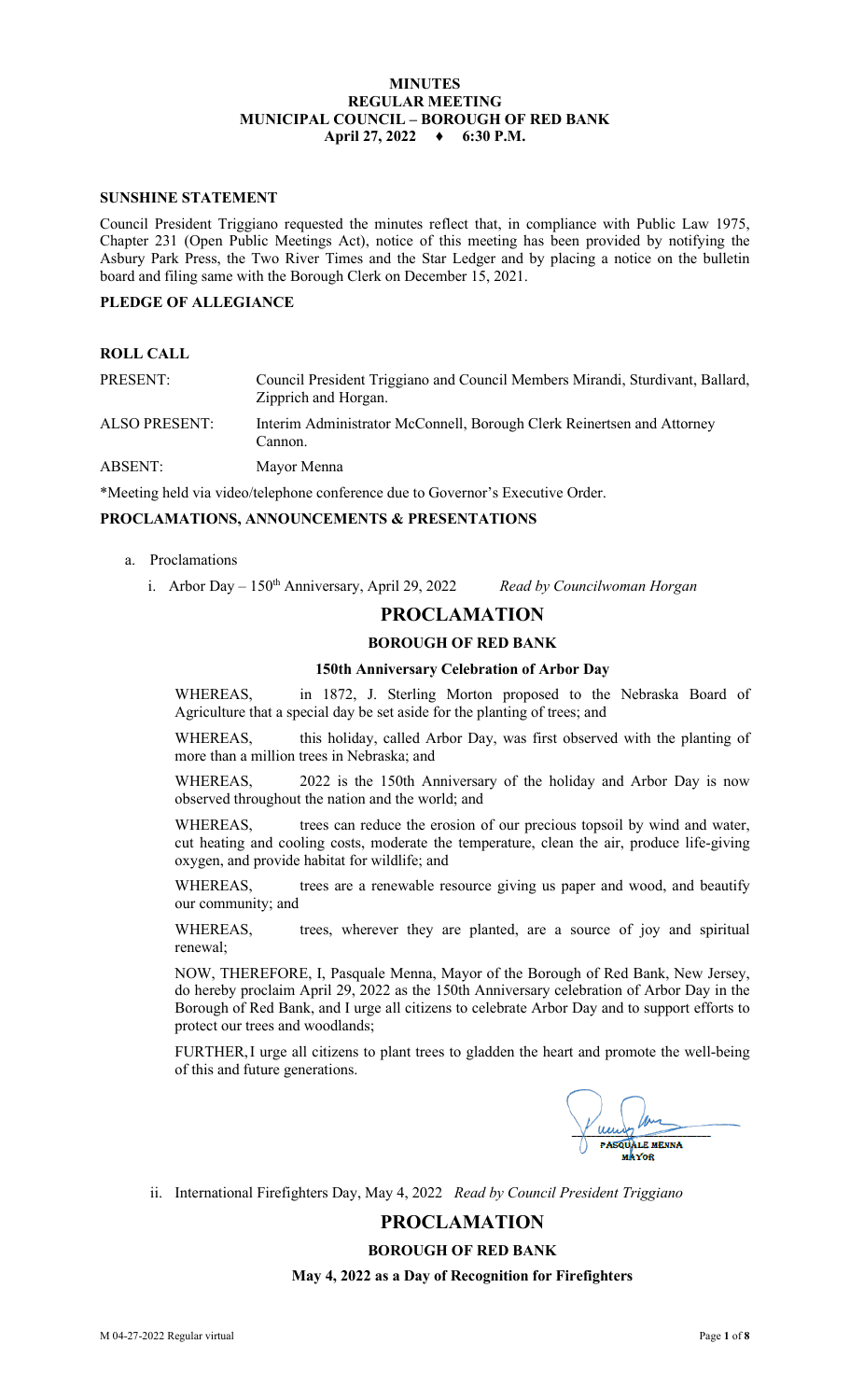WHEREAS, the firefighter has been a part of the American scene since the earliest Colonial days. From the bucket brigades of Colonial America to the modern fire departments and equipment of today; and

WHEREAS, the American Firefighter must meet the challenge of fires caused by chemicals, explosives, combustible fibers and dangerous materials. The must be prepared to fight fires in all types of conditions at great personal risk and sacrifice; and

WHEREAS, firefighter services are they first to be sought in various emergency situations; whether to rescue a child, give aid and comfort to victims of an accident or disaster, the American Firefighter stands ready to serve his community night or day; and

WHEREAS, President Lyndon B. Johnson designated May 4th as a Day of Recognition of the personal sacrifices and devotion to duty of firefighters in the United States.

NOW, THEREFORE, I, PASQUALE MENNA, MAYOR OF THE BOROUGH OF RED BANK I do hereby proclaim May 4, 2022 as a Day of Recognition for Firefighters and call upon all citizens, educational organizations community agencies, faith groups, and civic leaders to observe the day with appropriate ceremonies in honor of our firefighters, both career and volunteer, who by faithful and dedicated service to their communities, are safeguarding the lives and property of their fellow Americans.

**ASQUALE MENNA** 

Councilwoman Horgan and Councilman Zipprich further extended their appreciation to the Red Bank Volunteer Fire Department for their commitment and dedication.

iii. National Public Works Week, May 15 – 21, 2022 *Read by Councilman Zipprich*

# **PROCLAMATION**

### **BOROUGH OF RED BANK**

# **National Public Works Week Proclamation May 15–21, 2022 "Ready and Resilient"**

WHEREAS, public works professionals focus on infrastructure, facilities, emergency management, and services that are of vital importance to sustainable and resilient communities and the public health, high quality of life, and well-being of the people of the Borough of Red Bank; and,

WHEREAS, these infrastructures, facilities, and services could not be provided without the dedicated efforts of public works professionals, who are federally mandated first responders, and the engineers, managers, and employees at all levels of government and the private sector, who are responsible for rebuilding, improving, and protecting our nation's transportation, water supply, water treatment and solid waste systems, public buildings, and other structures and facilities essential for our citizens; and,

WHEREAS, it is in the public interest for the citizens, civic leaders, and children in the Borough of Red Bank to gain knowledge and maintain ongoing interest and understanding of the importance of public works first responders and public works programs in their respective communities; and,

WHEREAS, the year 2022 marks the 62nd annual National Public Works Week sponsored by the American Public Works Association

NOW, THEREFORE, I, Pasquale Menna, Mayor of the Borough of Red Bank, encourage appropriate services and ceremonies in which all of our citizens may participate to honor fire and emergency services personnel, past and present, who, by their faithful and loyal devotion to duties, have rendered invaluable service to our community and its citizens.

**PASOUALE MENNA** 

Councilman Zipprich further noted the long standing important role of public works back through to ancient times.

# **PUBLIC COMMENT (AGENDA ITEMS ONLY)**

Council President Triggiano opened the floor to the public for discussion on agenda items only. There being no comment, the floor was closed for public comment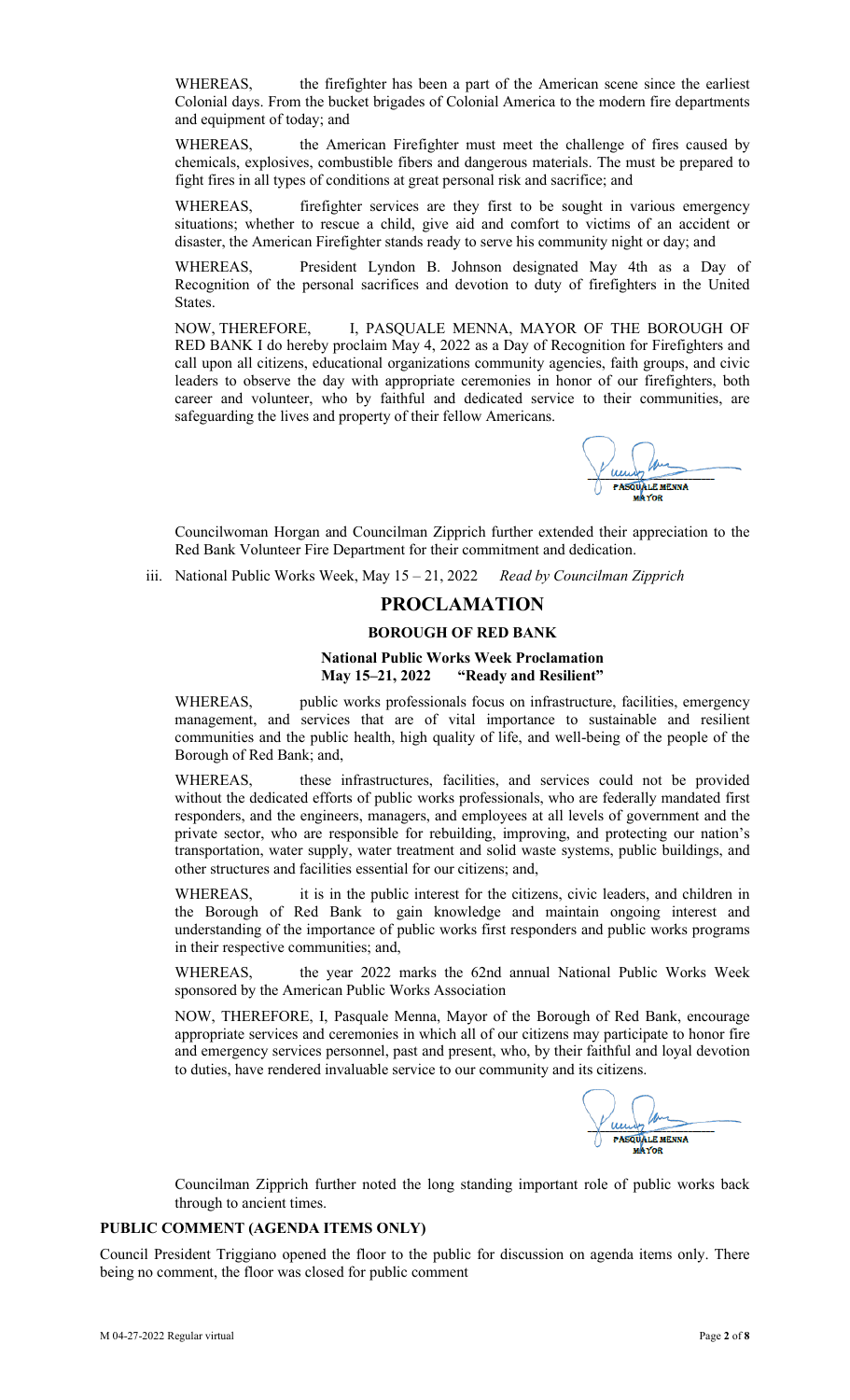# **MINUTES & REPORTS** None presented.

# **ORDINANCES - Public Hearing/Adoption:**

None presented.

# **RESOLUTIONS**

Council President Triggiano noted resolution #22-102 was Mayoral appointment per Borough Code and the Mayor indicated via email that he wanted it to go before workshop for discussion. There was discussion amongst Council that the resolution was presented to the Mayor via and he acquiesced. Atty. Cannon noted that Chapter 85-7 affirmed that the appointments were Mayoral and it was determined with the conflicting emails that the appointments to the ad hoc committee be scheduled for the May workshop. Councilwoman Horgan offered a motion to table the resolution, Council President Triggiano seconded the motion. Roll call, unanimous, affirmative. Clerk Reinertsen asked the borough attorney if tabling was required as the resolution is invalid per Chap. 85-7; Atty. Cannon agreed and the resolution was pulled.

Councilwoman Mirandi inquired on resolution #22-100; IA McConnell noted the appointment was to replace an exiting employee.

Councilman Zipprich requested to table resolution 22-109 pending further clarification from the Affordable Housing Attorney; Councilman Ballard seconded the motion. IA McConnell noted that the resolution was to approve the switching of the identifying numbering of units, not the number of units; will get supporting documentation from the attorney. Roll call, unanimous, affirmative.

Councilman Zipprich motioned the approval of the Consent Agenda with the removal of resolutions #22- 102 and #22-109; Councilwoman Horgan seconded the motion. Roll call, unanimous, affirmative.

By Consent Agenda:

- Resolution 22-97: A Resolution for Payment of Bills Amounting to \$3,641,774.62.
- Resolution 22-98: Resolution Authorizing Progress Payment #2 Related To The Contract With Z. Brothers Concrete Contractors, Inc. For The Improvement To Spring Street Project
- Resolution 22-99: Resolution Authorizing Refund Of Water Project Escrow Account Balance Totaling \$797.20
- Resolution 22-100: A Resolution Ratifying And Confirming The Appointment Of A Full-Time Administrative Assistant
- Resolution 22-101: Resolution Retaining Scott Salmon, Esq. of Jardim, Meisner and Susser To Act As Special Counsel For The Borough Of Red Bank.
- Resolution 22-102: Resolution Establishing "Broadwalk" Ad Hoc Committee *PULLED*
- Resolution 22-103: Resolution Authorizing Refund Of Water Project Escrow Account Balance Totaling \$2,805.00
- Resolution 22-104: Resolution Authorizing Refund Of Water Project Escrow Account Balance Totaling \$605.00
- Resolution 22-105: Resolution Acknowledging That Cannabis Business License Applicant Has Proposed A Type Of Cannabis Business That Is Permitted Within The Borough And Would Not Exceed Any Municipal License Limit
- Resolution 22-106: Resolution of Support from Local Governing Body Authorizing the Sustainable Jersey 2022 EDF Climate Corps Program Application.
- Resolution 22-107: A Resolution Acknowledging that Cannabis Business License Applicant has Proposed a Type of Cannabis Business that is Permitted within the Borough and Would Not Exceed any Municipal License Limit.
- Resolution 22-108: A Resolution Acknowledging that Cannabis Business License Applicant has Proposed a Type of Cannabis Business that is Permitted within the Borough and Would Not Exceed any Municipal License Limit.
- Resolution 22-109: Resolution Approving Amendment To Affordable Housing Deed Restriction *TABLED*

## **RESOLUTION NO. 22-97 A RESOLUTION FOR PAYMENT OF BILLS AMOUNTING TO \$3,641,774.62**

**BE IT RESOLVED** by the Mayor and Council of the Borough of Red Bank that the bills be paid as on attached check registers totaling \$3,641,774.62

|  |  |  | April 27, 2022 Bill List - Borough of Red Bank |  |  |
|--|--|--|------------------------------------------------|--|--|
|--|--|--|------------------------------------------------|--|--|

| <b>Check Type</b>    | <b>Count</b> | Total          | <b>Checking Account</b> | Count | Total        |
|----------------------|--------------|----------------|-------------------------|-------|--------------|
| <b>Manual Check</b>  | 114          | \$3,641,774.62 | <b>CAPITAL ACCOUNT</b>  |       | \$38,558.66  |
| <b>Meeting Check</b> | 0            |                | <b>COAH DEV FEES</b>    |       | \$6.250.00   |
| Total                | 114          | \$3,641,774.62 | <b>CURRENT-VALLEY</b>   | 56    | \$737,410.19 |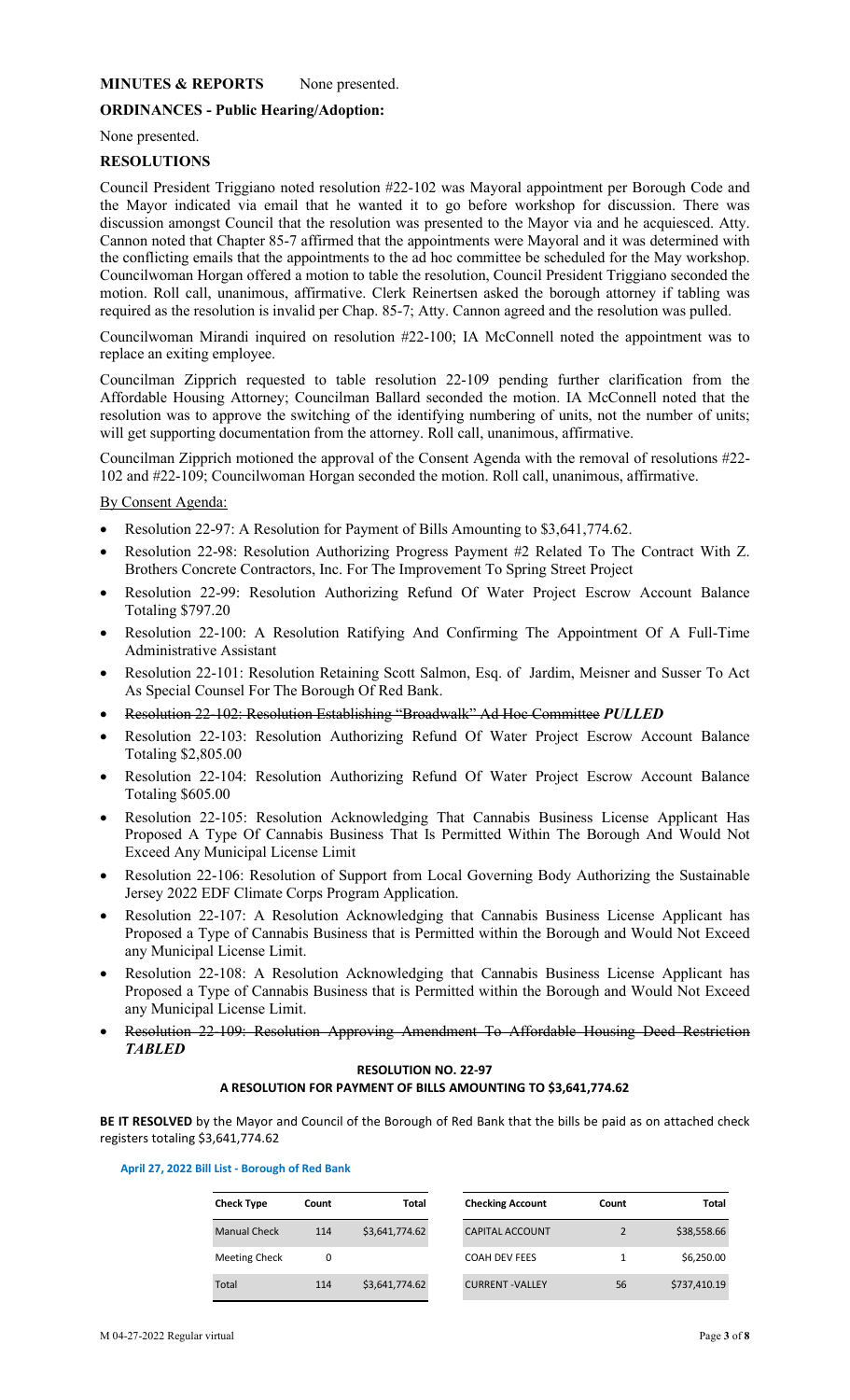|                         |                     |                |                | <b>URAINI FUND-VIVB</b> |                | 727,UY7.Z7     |
|-------------------------|---------------------|----------------|----------------|-------------------------|----------------|----------------|
| <b>Checking Account</b> | <b>Check Type</b>   | Count          | <b>Total</b>   | <b>MCIA LEASE</b>       | $\mathbf{1}$   | \$7,440.00     |
| <b>CAPITAL ACCOUNT</b>  | <b>Manual Check</b> | $\overline{2}$ | \$38,558.66    | PAYROLL                 | $\overline{2}$ | \$2,007.38     |
| <b>COAH DEV FEES</b>    | <b>Manual Check</b> | $\mathbf{1}$   | \$6,250.00     | PKINGOP2RIVER           | 12             | \$40,814.10    |
| <b>CURRENT-VALLEY</b>   | <b>Manual Check</b> | 56             | \$737,410.19   | <b>RECREATION-VNB</b>   | 2              | \$672.21       |
| DEVELESCROW             | Manual Check        | 2              | \$1,366.25     | <b>TRUST ACCOUNT</b>    | 4              | \$39,128.00    |
| DEVESCROW2RIVER         | <b>Manual Check</b> | 3              | \$9,317.39     | <b>TTL REDEMPTION</b>   | 1              | \$36,937.97    |
| <b>GRANT FUND-VNB</b>   | <b>Manual Check</b> | 9              | \$27,097.27    | <b>TWO RIVERS</b>       | $\mathbf{1}$   | \$340.93       |
| <b>MCIA LEASE</b>       | <b>Manual Check</b> | $\mathbf{1}$   | \$7,440.00     | <b>WATER CAPITAL</b>    | 1              | \$210,781.67   |
| PAYROLL                 | Manual Check        | $\overline{2}$ | \$2,007.38     | <b>WATER OPERATING</b>  | 13             | \$450,320.60   |
| PKINGOP2RIVER           | <b>Manual Check</b> | 12             | \$40,814.10    | <b>WIRE</b>             | $\overline{4}$ | \$2,033,332.00 |
| RECREATION-VNB          | <b>Manual Check</b> | $\overline{2}$ | \$672.21       | Total                   | 114            | \$3,641,774.62 |
| TRUST ACCOUNT           | <b>Manual Check</b> | 4              | \$39,128.00    |                         |                |                |
| <b>TTL REDEMPTION</b>   | <b>Manual Check</b> | $\mathbf{1}$   | \$36,937.97    |                         |                |                |
| <b>TWO RIVERS</b>       | <b>Manual Check</b> | $\mathbf{1}$   | \$340.93       |                         |                |                |
| <b>WATER CAPITAL</b>    | Manual Check        | $\mathbf{1}$   | \$210,781.67   |                         |                |                |
| <b>WATER OPERATING</b>  | <b>Manual Check</b> | 13             | \$450,320.60   |                         |                |                |
| <b>WIRE</b>             | Manual Check        | 4              | \$2,033,332.00 |                         |                |                |
| Total                   | All Checking        | 114            | \$3,641,774.62 |                         |                |                |

| <b>DEVELESCROW</b>     | $\overline{2}$ | \$1,366.25     |
|------------------------|----------------|----------------|
| DEVESCROW2RIVER        | 3              | \$9,317.39     |
| <b>GRANT FUND-VNB</b>  | 9              | \$27,097.27    |
| <b>MCIA LEASE</b>      | $\mathbf{1}$   | \$7,440.00     |
| <b>PAYROLL</b>         | $\overline{2}$ | \$2,007.38     |
| PKINGOP2RIVER          | 12             | \$40,814.10    |
| <b>RECREATION-VNB</b>  | $\mathfrak{p}$ | \$672.21       |
| <b>TRUST ACCOUNT</b>   | $\overline{4}$ | \$39,128.00    |
| <b>TTL REDEMPTION</b>  | 1              | \$36,937.97    |
| <b>TWO RIVERS</b>      | $\mathbf{1}$   | \$340.93       |
| <b>WATER CAPITAL</b>   | 1              | \$210,781.67   |
| <b>WATER OPERATING</b> | 13             | \$450,320.60   |
| <b>WIRE</b>            | 4              | \$2,033,332.00 |
| Total                  | 114            | \$3,641,774.62 |

#### **RESOLUTION NO. 22-98 RESOLUTION AUTHORIZING PROGRESS PAYMENT #2 RELATED TO THE CONTRACT WITH Z. BROTHERS CONCRETE CONTRACTORS, INC. FOR THE IMPROVEMENT TO SPRING STREET PROJECT**

**BE IT RESOLVED**, by the Mayor and Council of the Borough of Red Bank of Monmouth County, New Jersey upon recommendation of the Borough Engineer that Payment #2 for the Contract listed below be and is hereby approved. **BE IT RESOLVED** that the payment authorized herein is conditioned upon compliance with the requirements of N.J.S.A. 10:5-31 et seq. and N.J.A.C. 17:27 et. seq.; and

| TITLE OF JOB:          | <b>Spring Street Improvements</b>                                                  |              |
|------------------------|------------------------------------------------------------------------------------|--------------|
| <b>CONTRACTOR:</b>     | Z Brothers Concrete Contractors, Inc.<br>304 Jernee Mill Rd., Sayerville, NJ 08872 |              |
| <b>ENGINEER:</b>       | CME Associates.<br>1460 Route 9 South, Howell, NJ 07731                            |              |
| Payment #2             |                                                                                    |              |
| Current to Date Total  |                                                                                    | \$424,929.07 |
| Less 2% Retainage      | \$8,498.58                                                                         |              |
| Less Previous Payments | \$172,827.42                                                                       |              |
| <b>Amount Due</b>      |                                                                                    | \$243,603.08 |

All bills on file in the Finance Office. This Resolution to take effect upon certification by the Borough Treasurer that sufficient funds are available.

#### **RESOLUTION NO. 22-99 RESOLUTION AUTHORIZING REFUND OF WATER PROJECT ESCROW ACCOUNT BALANCE TOTALING \$797.20**

**WHEREAS**, Thomas and Karen Sabella, the property owners of 151 Bridge Avenue, has deposited an Escrow amount, as required for the water/sewer line project; and

**WHEREAS**, the Red Bank Public Utilities Department has determined that the corresponding project is complete and therefore the balance of \$797.20 in the Escrow Account can be released; and

**WHEREAS**, the Escrow Account for the water line project located at 151 Bridge Avenue (B75.05, L25), Red Bank, NJ 07701 has a balance remaining, after all relevant fees have been satisfied and there appears no further basis to retain the Escrow Deposit; **NOW, THEREFORE, BE IT RESOLVED**, by the Mayor and Council of the Borough of Red Bank that the Escrow balance be released and that the Chief Financial Officer is hereby directed to issue a check for the refund.

### **RESOLUTION NO. 22-100 A RESOLUTION RATIFYING AND CONFIRMING THE APPOINTMENT OF A FULL-TIME SENIOR TECHNICAL ASSISTANT**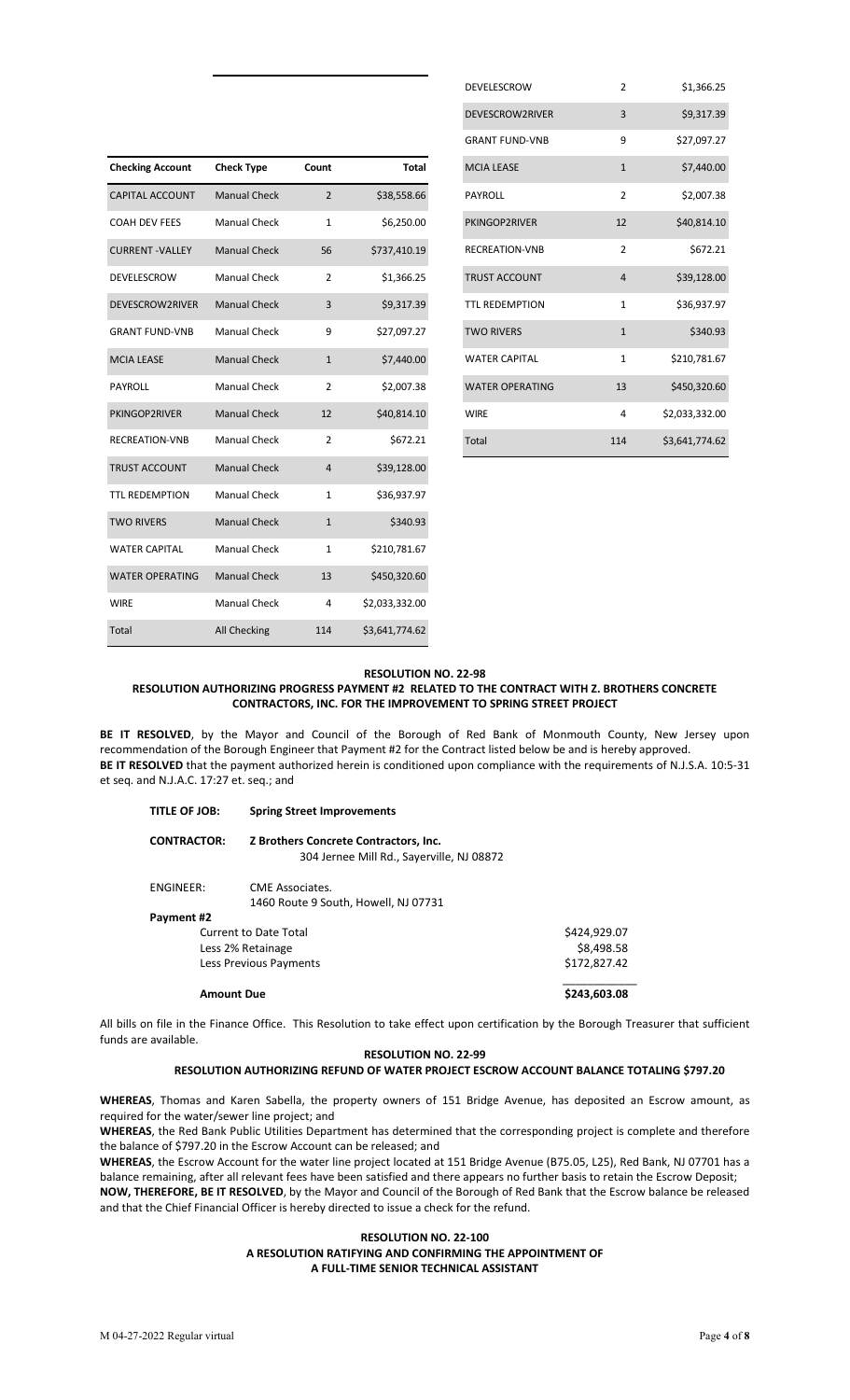**WHEREAS**, the Business Administrator has recommended that it would be in the best interests of the Borough to appoint a fulltime Senior Technical Assistant; and

**WHEREAS**, pursuant to Chapter 90, Article VI, Section 90-28 of the Revised General Code of the Borough of Red Bank, the Business Administrator appoints Michelle DeLuca as a full-time Senior Technical Assistant.

**NOW, THEREFORE, BE IT RESOLVED** by the Governing Body of the Borough of Red Bank that they do hereby ratify and confirm the Business Administrator's appointment of Michelle DeLuca as full-time Senior Technical Assistant effective May 1, 2022 at the Level 8 rate of pay the CWA Local 1075 Supervisors Pay Scale

#### **RESOLUTION NO. 22-101 RESOLUTION RETAINING SCOTT SALMON, ESQ. OF JARDIM, MEISNER AND SUSSER TO ACT AS SPECIAL COUNSEL FOR THE BOROUGH OF RED BANK**

**WHEREAS,** the Borough of Red Bank (the "Borough") requires a legal opinion as to whether it should commission an investigation into potential interference with the Borough's original sanitation contract bid during the summer of 2020 and/or the subsequent release of confidential information related thereto in August 2020; and

**WHEREAS,** Scott Salmon, Esq. of Jardim, Meisner and Susser has provided the Borough with a Proposal to act as Special Counsel to provide the aforementioned legal opinion, which Proposal is attached hereto as Exhibit A; and

**WHEREAS,** the value of the services to be provided by Scott Salmon, Esq. of Jardim, Meisner and Susser under the Proposal will not exceed \$7,500.00; and

**WHEREAS,** the Local Public Contracts Law, N.J.S.A. 40A:11-5(1)(a)(i), requires the public advertisement of notice with respect to contracts for professional services awarded without competitive bids;

**NOW THEREFORE, BE IT RESOLVED,** by the Mayor & Council of the Borough of Red Bank as follows:

- 1. Scott Salmon, Esq. of Jardim, Meisner and Susser is hereby appointed as Special Counsel to the Borough for the purposes set forth in this Resolution for a term not to exceed one (1) year.
- 2. The Mayor, on behalf of the Borough, is authorized and directed to execute the Proposal, attached hereto Exhibit A, with Scott Salmon, Esq. of Jardim, Meisner and Susser.
- 3. No appropriation of funds is required at this time.
- 4. The contract is awarded without competitive bidding as a professional service under the provisions of N.J.S.A. 40A:11-5(1)(a)(i).
- 5. That a notice in accordance with this Resolution and the New Jersey Local Public Contracts Law shall be published at least one time in the Borough's official newspaper.
- 6. That a certified copy of this Resolution shall be provided to the Mayor, Borough CFO, Borough Tax Assessor, and Scott Salmon, Esq.

#### **RESOLUTION NO. 22-103**

# **RESOLUTION AUTHORIZING REFUND OF WATER PROJECT ESCROW ACCOUNT BALANCE TOTALING \$2,805.00**

**WHEREAS**, Peters 57, LLC., the property owner of 57 Peters Place, has deposited an Escrow amount, as required for the water/sewer line project; and

**WHEREAS**, the Red Bank Public Utilities Department has determined that the corresponding project is complete and therefore the balance of \$2,805.80 in the Escrow Account can be released; and

**WHEREAS**, the Escrow Account for the water line project located at 57 Peters Place (B60, L3), Red Bank, NJ 07701 has a balance remaining, after all relevant fees have been satisfied and there appears no further basis to retain the Escrow Deposit; **NOW, THEREFORE, BE IT RESOLVED**, by the Mayor and Council of the Borough of Red Bank that the Escrow balance be released and that the Chief Financial Officer is hereby directed to issue a check for the refund.

### **RESOLUTION NO. 22-104**

# **RESOLUTION AUTHORIZING REFUND OF WATER PROJECT ESCROW ACCOUNT BALANCE TOTALING \$605.00**

**WHEREAS**, Matrixx, LLC., the property owner of 40 Bank Street, has deposited an Escrow amount, as required for the water/sewer line project; and

**WHEREAS**, the Red Bank Public Utilities Department has determined that the corresponding project is complete and therefore the balance of \$605.00 in the Escrow Account can be released; and

**WHEREAS**, the Escrow Account for the water line project located at 40 Bank Street (B78, L22), Red Bank, NJ 07701 has a balance remaining, after all relevant fees have been satisfied and there appears no further basis to retain the Escrow Deposit; **NOW, THEREFORE, BE IT RESOLVED**, by the Mayor and Council of the Borough of Red Bank that the Escrow balance be released and that the Chief Financial Officer is hereby directed to issue a check for the refund.

#### **RESOLUTION NO. 22-105**

### **A RESOLUTION ACKNOWLEDGING THAT CANNABIS BUSINESS LICENSE APPLICANT HAS PROPOSED A TYPE OF CANNABIS BUSINESS THAT IS PERMITTED WITHIN THE BOROUGH AND WOULD NOT EXCEED ANY MUNICIPAL LICENSE LIMIT**

**WHEREAS**, in November 2020, New Jersey voters approved Public Question No. 1, which amended the New Jersey Constitution to legalize a controlled form of marijuana called "cannabis" for adults at least 21 years of age; and

**WHEREAS,** on February 22, 2021, Governor Murphy signed into law P.L. 2021, c. 16, known as the New Jersey Cannabis Regulatory, Enforcement Assistance, and Marketplace Modernization Act (the "Act"), which legalizes the recreational use of cannabis by adults 21 years of age or older, and establishes a comprehensive regulatory and licensing scheme for commercial recreational cannabis operations, use and possession; and

**WHEREAS**, section 31a of the Act authorizes municipalities by ordinance to adopt regulations governing the number of cannabis businesses allowed to operate within their boundaries, as well as the location, manner, and times of operation of such businesses, and establishing civil penalties for the violation of any such regulations; and

**WHEREAS,** by Ordinance introduced July 21, 2021, the Governing Body of the Borough of Red Bank (the "Borough") permitted and established land use regulations and local taxes for regulated cannabis businesses within the Borough in accordance with the Act and the New Jersey Municipal Land Use Law; and

**WHEREAS,** under the Act, prospective cannabis business license-applicants are required to submit to the New Jersey Cannabis Regulatory Commission, *inter alia*, a Resolution from the governing body of any potential host-municipality, certifying that the municipality has authorized the type of cannabis business license being sought by the license-applicant to operate within its jurisdiction, and a confirmation that, if the municipality has imposed a limit on the number of licensed cannabis businesses, the issuance of a license to the applicant by the Commission would not exceed that limit; and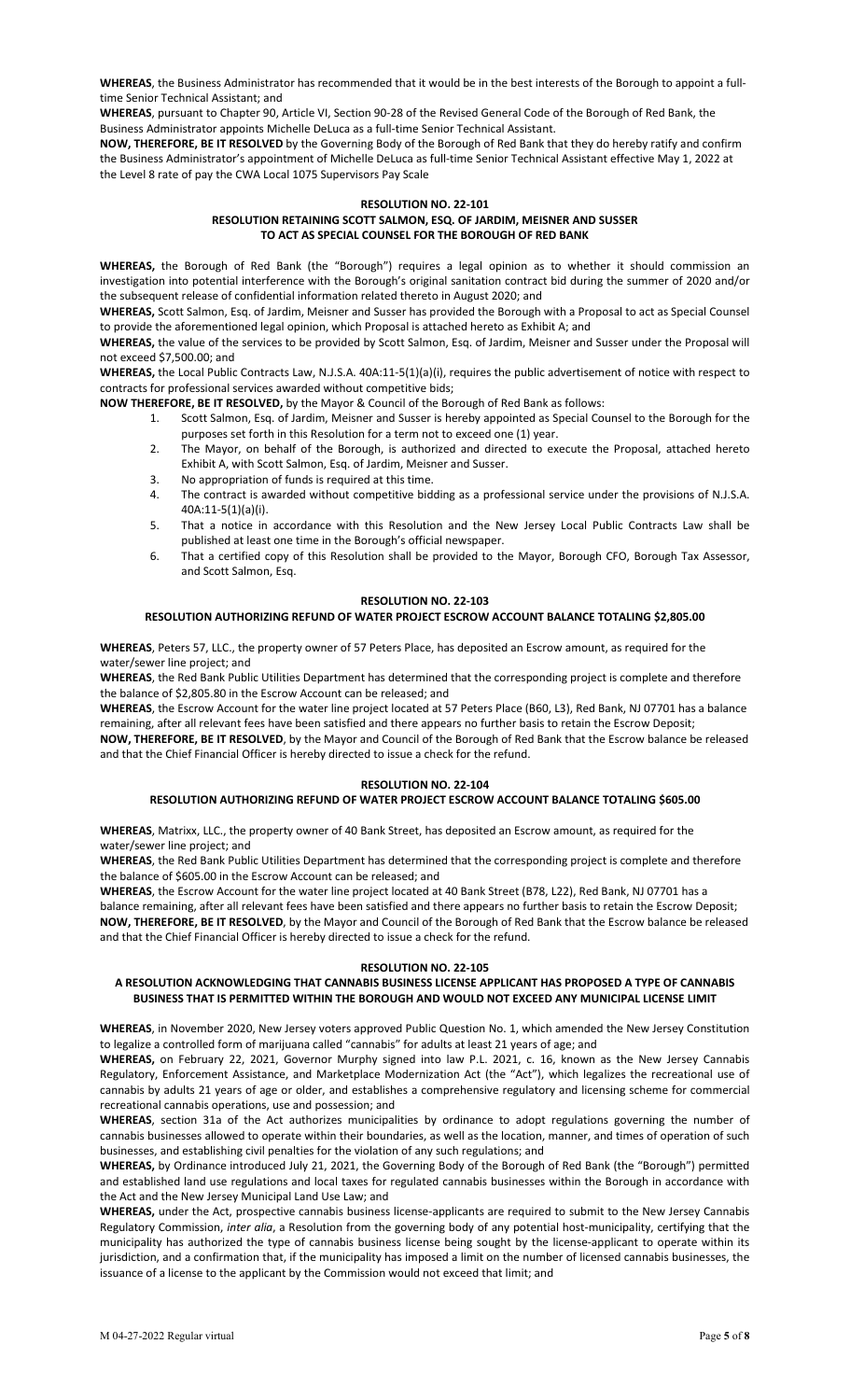**WHEREAS,** the Borough has received a request for such an aforementioned Resolution from Higher Breed NJ LLC, which seeks a license from the Commission for a Class 5 cannabis business license to be potentially located within the Borough;

**NOW, THEREFORE, BE IT RESOLVED,** that the Governing Body of the Borough of Red Bank, County of Monmouth, State of New Jersey has reviewed the request of Higher Breed NJ LLC for a Resolution, and finds that the Borough has indeed authorized the type of cannabis business license being sought by the license-applicant, and the issuance of a license to the applicant by the Commission would not exceed any municipally-imposed limit; and

**BE IT FURTHER RESOLVED** that a certified copy of this resolution be forwarded to the Borough Administrator, Director of Community Development, and Higher Breed NJ LLC.

#### **RESOLUTION NO. 22-106**

# **RESOLUTION OF SUPPORT FROM LOCAL GOVERNING BODY AUTHORIZING THE SUSTAINABLE JERSEY 2022 EDF CLIMATE CORPS PROGRAM APPLICATION**

**WHEREAS,** a sustainable community seeks to optimize quality of life for its residents by ensuring that its environmental, economic, and social objectives are balanced and mutually supportive; and

**WHEREAS,** the Borough of Red Bank strives to save tax dollars, assure clean land, air and water, improve working and living environments; and

**WHEREAS,** the Borough of Red Bank is participating in the Sustainable Jersey Program; and

**WHEREAS,** one of the purposes of the Sustainable Jersey Program is to provide resources to municipalities to make progress on sustainability issues, and they have created the 2022 EDF Climate Corps Program;

**THEREFORE,** the Borough Council of the Borough of Red Bank has determined that the Borough of Red Bank should apply for the aforementioned 2022 EDF Climate Corps Program. The assistance will greatly support Red Bank's project goals and objectives as it relates to renewable and green energy; and

**THEREFORE,** the Borough of Red Bank will commit to providing staff support for the duration of the 2022 EDF Climate Corps Program, including access to data for energy projects such as utility billing data.

**THEREFORE, BE IT RESOLVED,** that the Mayor of the Borough of Red Bank, State of New Jersey, authorize the submission of the aforementioned application to the 2022 EDF Climate Corps Program.

#### **RESOLUTION NO. 22-107**

# **A RESOLUTION ACKNOWLEDGING THAT CANNABIS BUSINESS LICENSE APPLICANT HAS PROPOSED A TYPE OF CANNABIS BUSINESS THAT IS PERMITTED WITHIN THE BOROUGH AND WOULD NOT EXCEED ANY MUNICIPAL LICENSE LIMIT**

**WHEREAS**, in November 2020, New Jersey voters approved Public Question No. 1, which amended the New Jersey Constitution to legalize a controlled form of marijuana called "cannabis" for adults at least 21 years of age; and

**WHEREAS,** on February 22, 2021, Governor Murphy signed into law P.L. 2021, c. 16, known as the New Jersey Cannabis Regulatory, Enforcement Assistance, and Marketplace Modernization Act (the "Act"), which legalizes the recreational use of cannabis by adults 21 years of age or older, and establishes a comprehensive regulatory and licensing scheme for commercial recreational cannabis operations, use and possession; and

**WHEREAS**, section 31a of the Act authorizes municipalities by ordinance to adopt regulations governing the number of cannabis businesses allowed to operate within their boundaries, as well as the location, manner, and times of operation of such businesses, and establishing civil penalties for the violation of any such regulations; and

**WHEREAS,** by Ordinance introduced July 21, 2021, the Governing Body of the Borough of Red Bank (the "Borough") permitted and established land use regulations and local taxes for regulated cannabis businesses within the Borough in accordance with the Act and the New Jersey Municipal Land Use Law; and

**WHEREAS,** under the Act, prospective cannabis business license-applicants are required to submit to the New Jersey Cannabis Regulatory Commission, *inter alia*, a Resolution from the governing body of any potential host-municipality, certifying that the municipality has authorized the type of cannabis business license being sought by the license-applicant to operate within its jurisdiction, and a confirmation that, if the municipality has imposed a limit on the number of licensed cannabis businesses, the issuance of a license to the applicant by the Commission would not exceed that limit; and

**WHEREAS,** the Borough has received a request for such an aforementioned Resolution from ACTF NJ LLC, which seeks a license from the Commission for a Class 1 cannabis business license to be potentially located within the Borough;

**NOW, THEREFORE, BE IT RESOLVED,** that the Governing Body of the Borough of Red Bank, County of Monmouth, State of New Jersey has reviewed the request of ACTF NJ LLC for a Resolution, and finds that the Borough has indeed authorized the type of cannabis business license being sought by the license-applicant, and the issuance of a license to the applicant by the Commission would not exceed any municipally-imposed limit; and

**BE IT FURTHER RESOLVED** that a certified copy of this resolution be forwarded to the Borough Administrator, Director of Community Development, and ACTF NJ LLC.

#### **RESOLUTION NO. 22-108**

#### **A RESOLUTION ACKNOWLEDGING THAT CANNABIS BUSINESS LICENSE APPLICANT HAS PROPOSED A TYPE OF CANNABIS BUSINESS THAT IS PERMITTED WITHIN THE BOROUGH AND WOULD NOT EXCEED ANY MUNICIPAL LICENSE LIMIT**

**WHEREAS**, in November 2020, New Jersey voters approved Public Question No. 1, which amended the New Jersey Constitution to legalize a controlled form of marijuana called "cannabis" for adults at least 21 years of age; and

**WHEREAS,** on February 22, 2021, Governor Murphy signed into law P.L. 2021, c. 16, known as the New Jersey Cannabis Regulatory, Enforcement Assistance, and Marketplace Modernization Act (the "Act"), which legalizes the recreational use of cannabis by adults 21 years of age or older, and establishes a comprehensive regulatory and licensing scheme for commercial recreational cannabis operations, use and possession; and

**WHEREAS**, section 31a of the Act authorizes municipalities by ordinance to adopt regulations governing the number of cannabis businesses allowed to operate within their boundaries, as well as the location, manner, and times of operation of such businesses, and establishing civil penalties for the violation of any such regulations; and

**WHEREAS,** by Ordinance introduced July 21, 2021, the Governing Body of the Borough of Red Bank (the "Borough") permitted and established land use regulations and local taxes for regulated cannabis businesses within the Borough in accordance with the Act and the New Jersey Municipal Land Use Law; and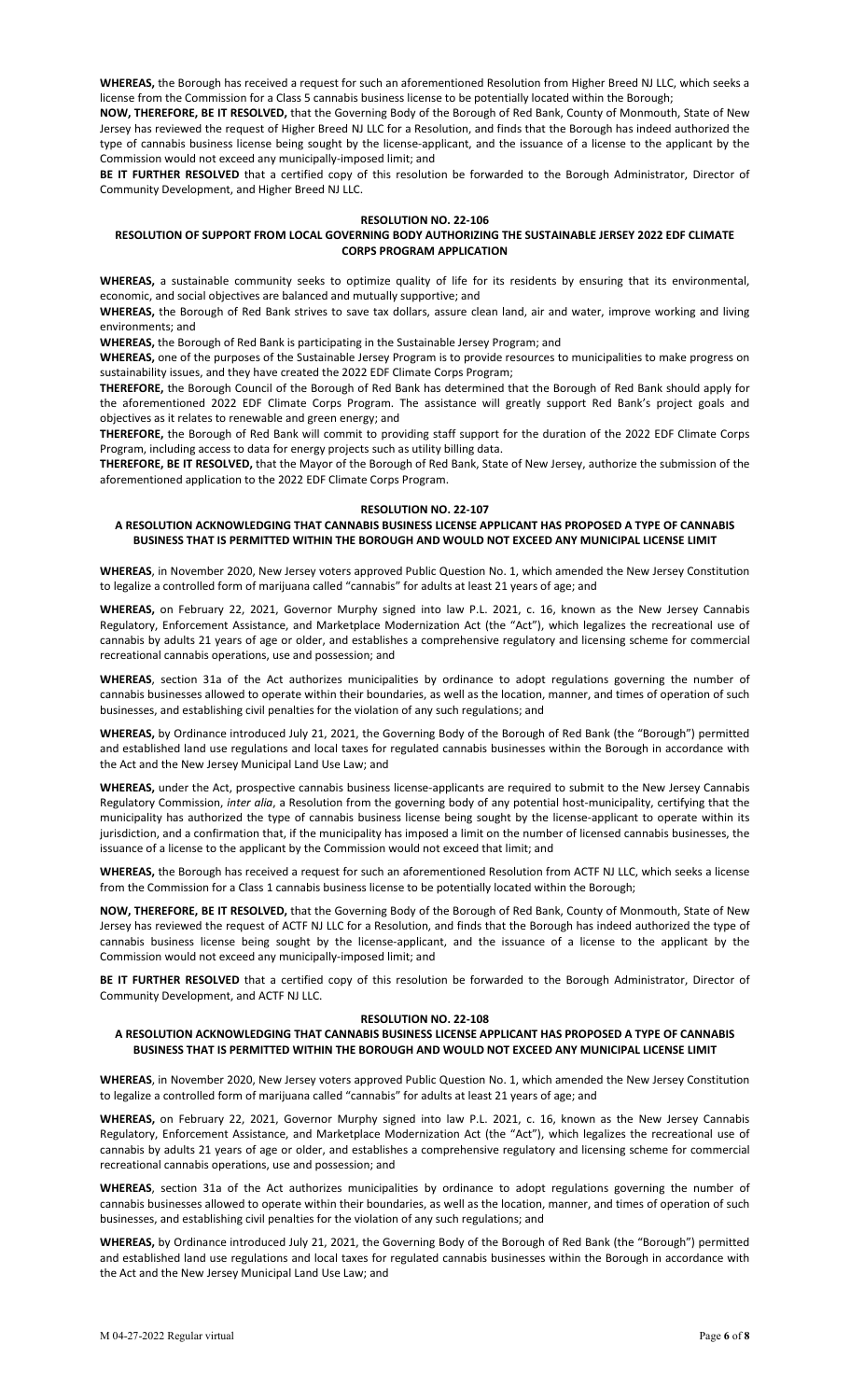**WHEREAS,** under the Act, prospective cannabis business license-applicants are required to submit to the New Jersey Cannabis Regulatory Commission, *inter alia*, a Resolution from the governing body of any potential host-municipality, certifying that the municipality has authorized the type of cannabis business license being sought by the license-applicant to operate within its jurisdiction, and a confirmation that, if the municipality has imposed a limit on the number of licensed cannabis businesses, the issuance of a license to the applicant by the Commission would not exceed that limit; and

**WHEREAS,** the Borough has received a request for such an aforementioned Resolution from MONTEVERDE NJ, INC., which seeks a license from the Commission for a Class 5 cannabis business license to be potentially located within the Borough;

**NOW, THEREFORE, BE IT RESOLVED,** that the Governing Body of the Borough of Red Bank, County of Monmouth, State of New Jersey has reviewed the request of MONTEVERDE NJ, INC. for a Resolution, and finds that the Borough has indeed authorized the type of cannabis business license being sought by the license-applicant, and the issuance of a license to the applicant by the Commission would not exceed any municipally-imposed limit; and

**BE IT FURTHER RESOLVED** that a certified copy of this resolution be forwarded to the Borough Administrator, Director of Community Development, and MONTEVERDE NJ, INC.

# **MAYOR AND COUNCIL COMMENTS**

Councilman Zipprich reported on the following:

- Public Works Committee met with both (CME/T&M) engineers.
	- o CME provided status reports for: resurfacing protocols for Broad Street; the relining of the sewers on Spring Street; Z Brothers will be handling the East Side Parking Lot project; and circulation study of downtown as it applies to Broadwalk. A report will be forwarded for Council review.
	- o T&M status reports consisted of: re-engineering of various lift and pump stations; anticipated work on the Sunset Park proposal; State capital plan; capital planning regarding new DPW facility; asbestos abatement at Count Basie field (4-6 weeks); water rates, commercial v. residential discussed; and proposal for investigative work to determine direction and planning for water and sewer.

Councilwoman Horgan reported on the following:

- Parks and Rec Provided information on the upcoming events and activities: Annual Memorial Day Ceremony, Monday, May 30<sup>th</sup> at 11am at the Veterans Monument on Monmouth St. (Elks Lodge in the event of rain); Pride in the Park (Riverside Gardens Park), Saturday, June 11<sup>th</sup>, noon to 4pm; Juneteenth Celebration (Johnny Jazz Park), Saturday, June 18<sup>th</sup> 1:30pm to 6:30; Summer Series at Riverside Gardens Park, Tuesdays, Wednesdays and Thursdays July 19th through August 18<sup>th</sup> (5 movies & 5 concerts); 365 West Side Jazz Concerts, Friday July 1<sup>st</sup> and Friday, August date TBD at the Johnny Jazz Park, 6:30pm to 8pm; sponsors are being sought for the Summer Series.
- Library May 13<sup>th</sup> 7pm to 9pm Fundraiser "Books, Brews, & Library News", \$25pp. Appointments are available for the telehealth booth a confidential option for people to communicate with health professionals, lawyers, potential employers, etc.

Councilman Ballard reported on the following:

- Commended the Red Bank Housing Authority, April 25<sup>th</sup> began the installation of free Wi-Fi at Montgomery Terrace; providing connectivity and accessibility for students to connect to schools. A new executive director, Lisa Richardson, will be starting with the Housing Authority on May 9<sup>th</sup>. Awaiting Governor's Office response to Mayor Menna's correspondence regarding the Council recommendation of Adrienne Bilaal to the Red Bank Housing Authority as the Governor's Appointee.
- Expressed his appreciation to IA McConnell but noted the Business Administrator position requires full time attention and the search should be resumed; he further requested it be on for discussion at the next workshop.

Councilwoman Sturdivant reported on the following:

• Hybrid Installation at Borough Hall – Scheduled to be completed by Friday, anticipating the next meeting be a dry run to insure all is in working order. Will keep Council apprised.

Councilwoman Mirandi reported on the following:

Finance Committee met on April 15<sup>th</sup>, will be meeting twice next week. Residents were hit with a notable increase in residential assessments, the committee is doing their due diligence to alleviate the impact.

Councilwoman Triggiano reported on:

- May 14<sup>th</sup>, Annual Environmental Commission Green Fair at Red Bank Middle School. Thanked the partners: Sustainable NJ, Lunch Break, and the Red Bank Public Schools.
- Fire Department Last week to fund for the marine unit, please visit GoFundMe to "Help The RBFD Launch The New Marine Unit" or the Red Bank Fire Department website.
- Annual Shine a Light Event Thanked the Red Bank Police, Monmouth Reform Temple and St.